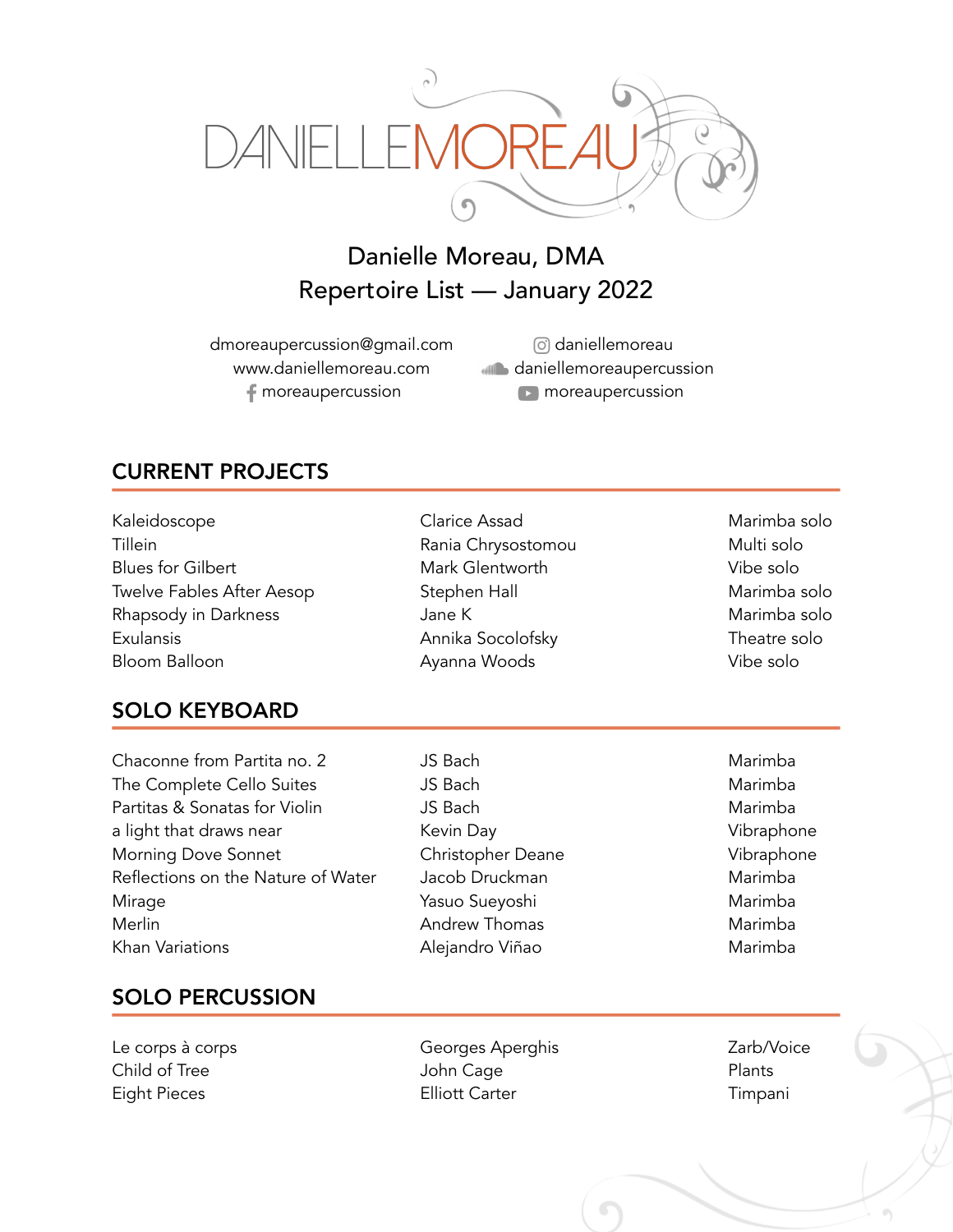Prelude News Christopher Deane Timpani Douze Études **Southern Example 2018** Jacques Delécluse **Southern Schare Drum** How to be a Deep Thinker in LA dennifer Jolley dentally set-up/Voice Side by Side Michio Kitazume Multi Set-up Topf-Tanz Eckhard Kopetzki Multi Set-up Monobot Andrea Mazzariello Drumset Contest Solos John S. Pratt Snare Drum Asanga Kevin Volans Multi Set-up Rogośānti Multi Set-up Rebonds A/B **Iannis Xenakis** Multi Set-up

#### PERCUSSION+ELECTRONICS

Stop Speaking **Stop Speaking Andy Akiho** Stop Snare Drum Ocean Vibes **Taylor Ambrosio Wood** Vibraphone A Cool Gadget **Casey Cangelosi** Casey Cangelosi Casey Cangelosi Casey Cangelosi Casey Cangelosi Casey Cangelosi Casey Cangelosi Casey Cangelosi Casey Cangelosi Casey Cangelosi Casey Cangelosi Casey Cangelosi Casey Cangelos Vibraphone Theory 1 **Amanda Cole Amanda Cole Vibraphone** i dream of a universe \*+ Brett Copeland Vibraphone Celestial Sphere David Crowell Marimba Post-Lightened Alexis C. Lamb Drumset Bell Plates **Scott Lindroth** Set-up Scott Lindroth Multi Set-up Music for SD+Computer Cort Lippe Cort Lippe Snare Drum Bird Fish Anna Meadors Drumset One Study One Summary **Study One Summary** John Psathas Marimba/Perc Mentacide John Psathas Snare Drum Spur Ivan Treviño Ivan Treviño en Snare Drum Savino **Marimba** Derek Tywoniuk Marimba Originating Within **Nick Werth** Nick Werth **Large Set-up** 

#### CONCERTI or FEATURE WITH ENSEMBLE

Two Marimba Reflections Benoît Chantry Wind Band Concerto Grosso Etienne Crausaz Brass Band Concerto Grosso \* Etienne Crausaz Wind Band Concerto for Marimba<br>
Eric Ewazen String Orch Percussion Concerto **Matter Strutter Jennifer Higdon** Mind Band Wind Band Drum Music John Mackey Wind Band Marimba Concerto Kevin Puts String Orch Concerto for Percussion **Schwantner** Joseph Schwantner Full Orch Concerto for Marimba & Strings Figuranuel Séjourné Theoreto is String Orch